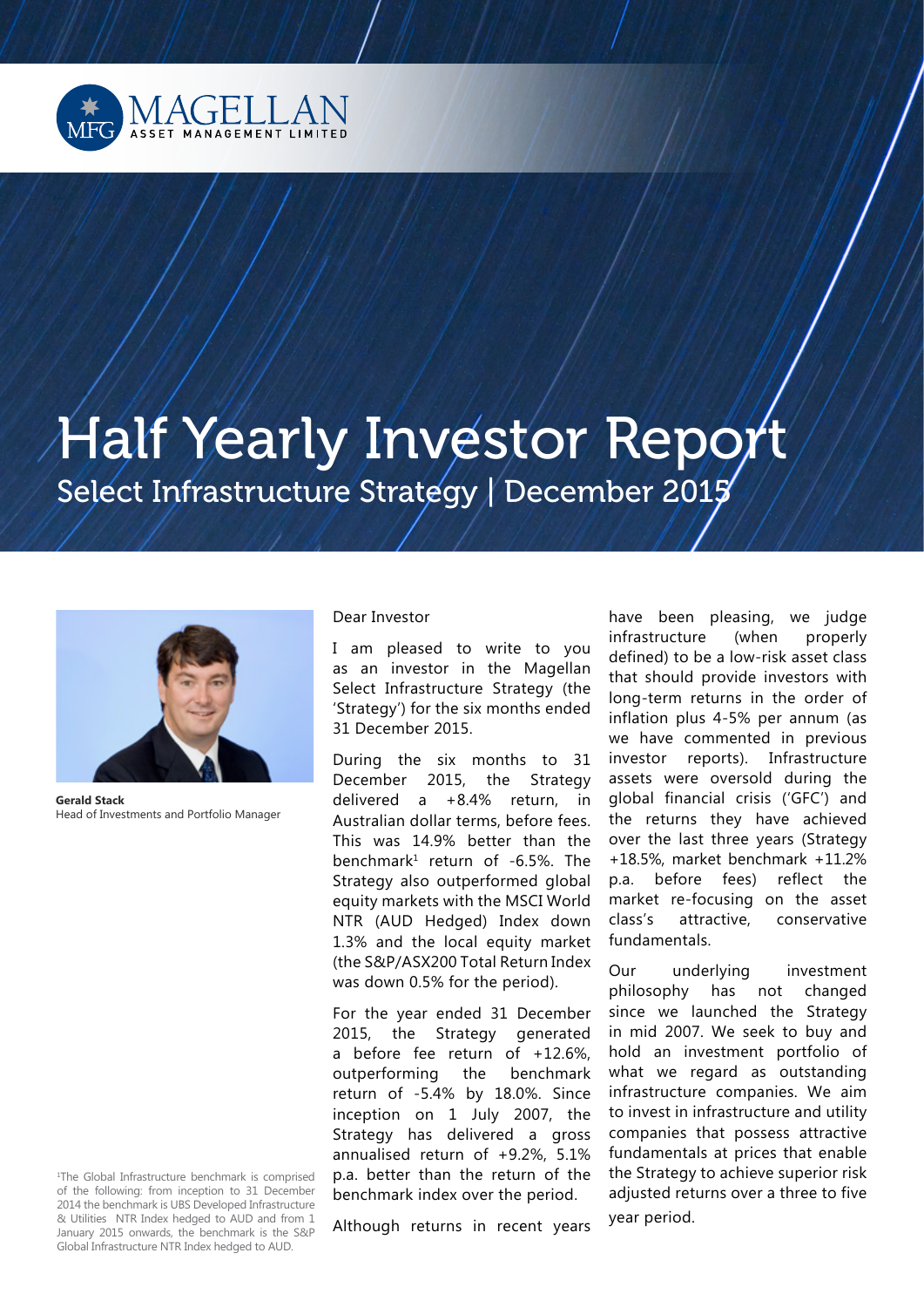#### Portfolio Strategy

Generally, infrastructure assets are natural monopolies that provide an essential service to the community. Over time the stable, reliable earnings of infrastructure assets are expected to lead to a combination of income and capital growth for investors.

\_\_\_\_\_\_\_\_\_\_\_\_\_\_\_\_\_\_\_\_\_\_\_\_\_\_\_\_\_\_\_\_\_\_\_\_\_\_\_\_\_

\_\_\_\_\_\_\_\_\_\_\_\_\_\_\_\_\_\_\_\_\_\_\_\_\_\_\_\_\_\_\_\_\_\_\_\_\_\_\_\_\_\_

The universe of infrastructure assets that we consider for the Strategy is made up of two main sectors:

**Utilities,** including both regulated Energy Utilities and Regulated Water Utilities. We estimate that utilities comprise more than 60% of the potential investment universe for the Strategy. Utilities are typically regulated by a government sponsored entity. Such regulation requires the utility to efficiently provide an essential service to the community and, in return, earn a fair rate of return on the capital it has invested; and

**• Infrastructure,** which includes Airports, Ports, Toll Roads, Communications Assets and Energy Infrastructure (oil & gas pipelines). Regulation of infrastructure companies is generally less intensive than for Utilities and allows companies to accrue the benefits of volume growth. As economies develop, grow and become more inter-dependent, we expect the underlying levels of aviation, shipping and vehicle traffic to increase as will demand for all forms of communications and energy.

Both utilities and infrastructure companies provide an essential service while facing limited (if any) competition, and, because the service is essential, the price charged for the service can be adjusted with limited impact upon demand volumes. As a consequence, earnings are more reliable than those for a typical industrial company and generally enjoy inherent inflation protection.

#### Performance Summary

 $\overline{\phantom{a}}$  , and the set of the set of the set of the set of the set of the set of the set of the set of the set of the set of the set of the set of the set of the set of the set of the set of the set of the set of the s

 $\overline{\phantom{a}}$  , and the set of the set of the set of the set of the set of the set of the set of the set of the set of the set of the set of the set of the set of the set of the set of the set of the set of the set of the s

The last six month period has provided a clear demonstration of the importance of how a global listed infrastructure investor defines their investment universe. As we have noted in previous investor letters, Magellan applies a conservative definition of the infrastructure investment universe that is designed to provide investors with predictable, through the cycle, inflation linked returns. This means that Magellan excludes those stocks from the investable universe whose earnings are materially impacted by competition, sovereign risk and, importantly in the last year, changes in commodity prices. Outperformance over listed infrastructure and global equities benchmarks reflects the limited exposure of the Strategy to stocks impacted by falling energy prices and, to a lesser extent, emerging markets.

To illustrate this point, Figure 1 shows the Total Shareholder Return (TSR) in local currency of the constituent stocks in the benchmark S&P Global Infrastructure Index for the six month period ended 31 December 2015 as well as the stocks held in the Strategy over the same period.

**Figure 1:** S&P Global Infrastructure Index Stocks.



Source: Magellan Asset Management Limited

The graph shows that the Strategy outperformed over the period because the portfolio held stocks that performed well over the period but, perhaps more importantly, it avoided stocks that performed poorly.

The common themes affecting the worst performing stocks in the index were the impact of falling commodity prices and the impacts of the competitive environment. The definition applied by Magellan to infrastructure specifically excludes companies with material exposure to these themes from the potential investable universe. We apply this approach because we believe companies whose earnings and cash flows have material exposure to these themes do not derive predictable investment returns and we believe the expectation of predictable investment returns over the medium term is a key reason investors invest in infrastructure. Limiting exposure to commodity price variability and competition has been a major cause of outperformance of the Strategy compared to the benchmark over the period.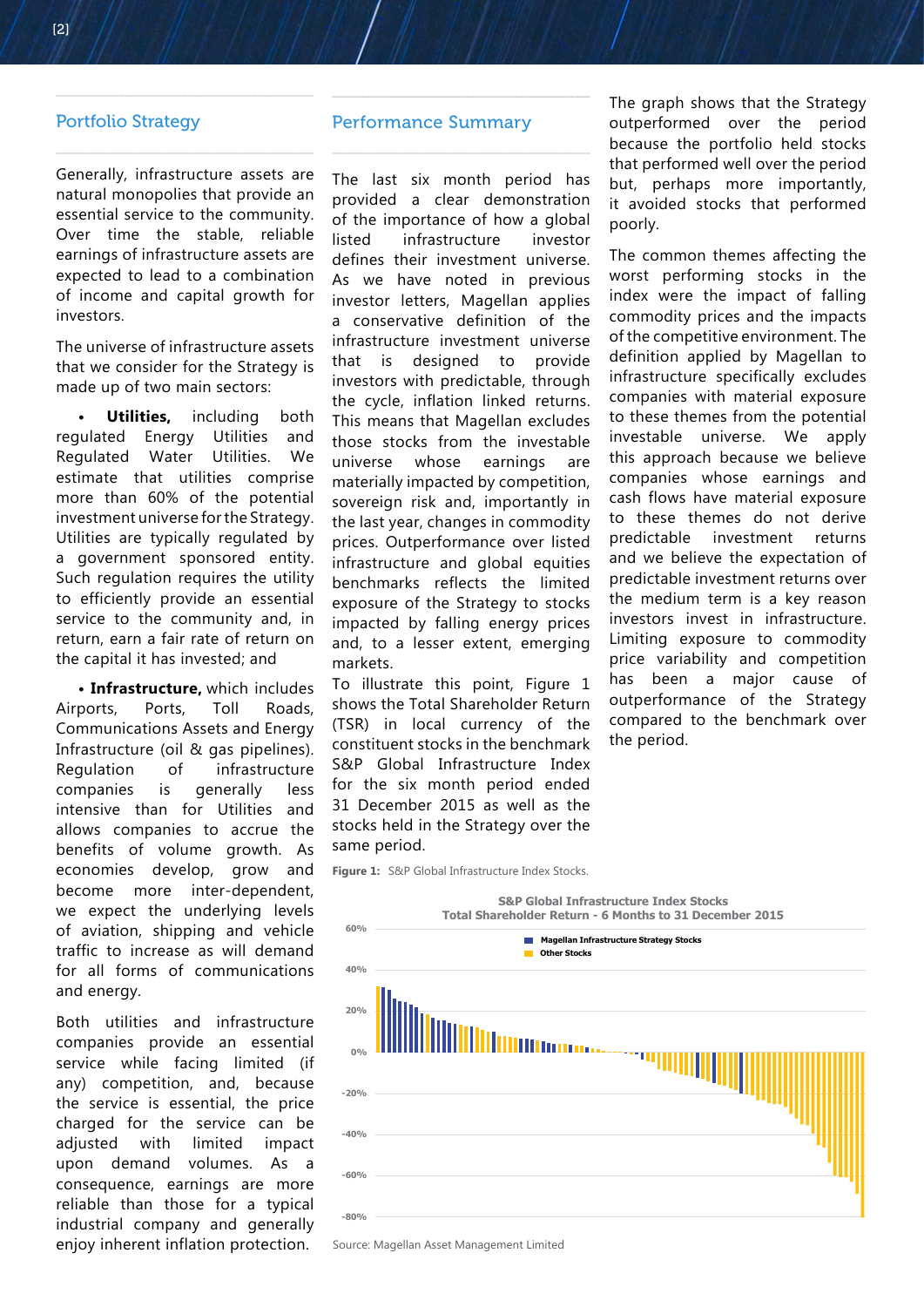**Figure 2: Returns by Sector.** 



Source: Magellan Asset Management Limited

The Strategy's returns for the six month period are shown by sector and region in Figure 2 and 3.

Over the six months to 31 December 2015, the three investments with the strongest returns in local currency were Macquarie Atlas Roads (+31.6%), Sydney Airport (+30.1%) and US utility Westar (+26.3%) while the investments with the weakest returns were Canadian pipeline company Enbridge (-19.8%), French satellite company SES (-15.1%) and Dutch oil & chemical tank storage company Vopak (-12.4%). On an absolute basis, the three largest contributors, in local currency, were Australian toll road company, Transurban, US water utility American Water Works and UK electricity transmission company, National Grid which added +1.4%, +1.1% and +1.1%, respectively.

#### Portfolio Summary

On 31 December 2015, the Strategy held investments in 29 companies (compared to 28 at 30 June 2015). The top 10 investments represented 52.0% of the Strategy, while they represented 57.6% at 30 June 2015.

 $\overline{\phantom{a}}$  , and the contract of the contract of the contract of the contract of the contract of the contract of the contract of the contract of the contract of the contract of the contract of the contract of the contrac

 $\overline{\phantom{a}}$  , and the contract of the contract of the contract of the contract of the contract of the contract of the contract of the contract of the contract of the contract of the contract of the contract of the contrac

Over the past six months, we have made the following material changes to the Strategy:

• We added new positions in Sempra Energy and Aeroports de Paris.

• We exited the position in Southwest Gas.

The top 10 holdings in the Strategy at 31 December 2015 were as shown in Figure 4.

The composition of the Strategy by sector and geography at 31 December 2015 can be seen in Figure 5.

Over the past six months, the key changes we have made to the Strategy are as follows:

• We have increased the weight of energy utilities in the Strategy by

8.6% and of water utilities by 1.9%. The total weight of utilities in the Strategy was 39.2% at 31 December 2015.

• We have reduced the weight of infrastructure segments by 7.7%. This reduction has been spread across the different infrastructure segments ie toll roads, airports, communications and energy infrastructure. The total weight of infrastructure stocks was 53.1% at 31 December 2015.

• We have reduced the cash weighting by 2.6% to 7.7% at 31 December 2015.

We seek to manage the Strategy to provide exposure to infrastructure companies that we assess as high quality and good value. At the end of June the Strategy's investment in utilities was low by the historical standards of the Strategy, reflecting our analysis that the best value investment opportunities in our defined investment universe were in the infrastructure segments rather than the Utilities segments. Since June the weight of utilities stocks in the portfolio has been increased as we identified investments that we considered good value.

The investment portfolio currently includes a relatively high level of cash reflecting our cautious view about the short term impacts of a



Source: Magellan Asset Management Limited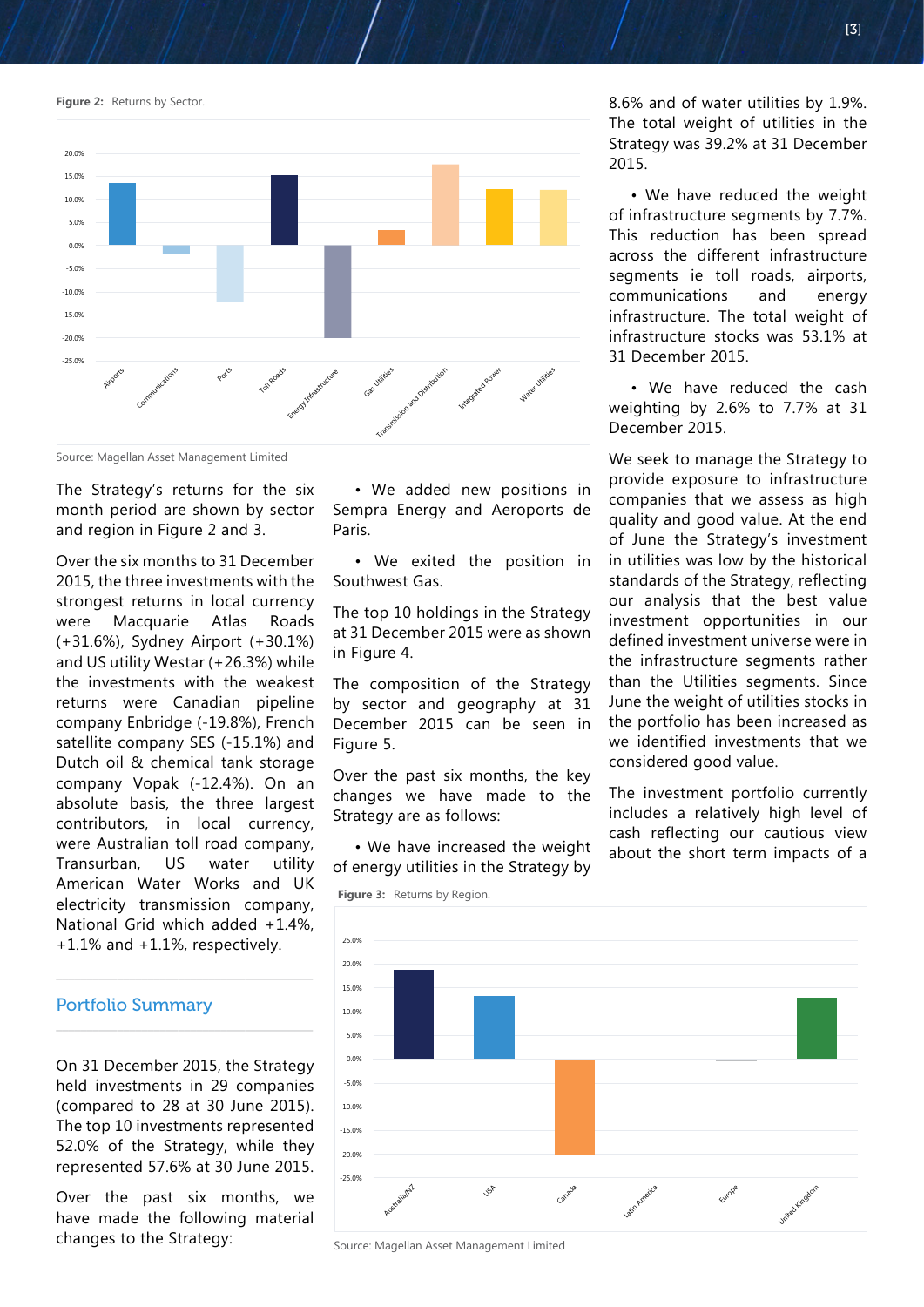**Figure 4:** Top 10 holdings in the Strategy at 31 December 2015:

| <b>Stock</b>                          | <b>Sector</b>                       | Weights (%) |
|---------------------------------------|-------------------------------------|-------------|
| <b>Transurban Group</b>               | <b>Toll Roads</b>                   | 9.1         |
| <b>Crown Castle</b>                   | Communications                      | 6.6         |
| <b>National Grid</b>                  | Elect. Transmission. & Distribution | 6.4         |
| <b>Atlantia</b>                       | <b>Toll Roads</b>                   | 4.8         |
| <b>SES</b>                            | Communications                      | 4.6         |
| <b>ITC Holdings</b>                   | Elect. Transmission. & Distribution | 4.5         |
| <b>American Water Works</b>           | <b>Water Utility</b>                | 4.5         |
| <b>Auckland International Airport</b> | Airports                            | 4.2         |
| <b>Zurich Airport</b>                 | Airports                            | 3.7         |
| <b>Sydney Airport</b>                 | Airports                            | 3.6         |

Source: Magellan Asset Management Limited

potential increase in the level of underlying interest rates. We expect to invest the bulk of this cash over the medium term.

### **Risk factors in the current environment, including interest rates**

During the period, we've seen an environment of lower growth in China, uncertainty in equity markets, continuing downward pressure on the prices of resources, the start of a Federal Reserve ('Fed') tightening cycle and signs of a potential high yield credit squeeze and repricing. These are all cause for us to reflect on our approach to risk.

Magellan seeks to take a holistic view of infrastructure which considers various risk factors in whether an asset meets our definition and standards for investing. The stability of earnings are determined by more than an asset's competitive position; there is a range of other risk factors which will influence earnings streams.

We assess many risk factors, but the past few months highlights a few worth considering:

• **Sovereign risk:** We avoid countries where political decisions can easily be made which undermine the contractual position or potential earnings of a company. Additionally, we only invest in countries where the judicial system

and law is sound so that contractual positions can be enforced in need;

• **Regulatory risk:** we avoid regulatory jurisdictions where regulatory processes are opaque or inconsistently applied;

• **Commodity price risk:** we do not invest in businesses which are materially reliant on the price of the product which they transport e.g. many pipeline businesses and MLPs in the US are excluded from our universe for this reason; and

• **Leverage risk:** we avoid businesses with high leverage or where their ability to service their debt is tight relative to their earnings.

#### **Interest rates, debt and leverage**

We expect global monetary conditions to experience further tightening over the medium term

**Figure 5:** Composition of the Strategy as at 31 December 2015:



There are two key areas we focus on when considering interest rates:

1. Impact on the businesses in which we invest; and

2. Impact on valuations and on debt and equity markets.

#### **Impact on the businesses in which we invest**

We are confident that the underlying businesses in which we invest are in good shape, have strong capital management and are well placed to manage successfully any inevitable increases in base lending rates. Strong capital management is critical and means these businesses largely have:

• Solid investment grade credit ratings, which are important to ensure they have access to multiple credit markets at all times regardless of credit cycles;

• Strong credit metrics i.e. they have a level of leverage that underlying earnings can comfortably support, and have strong debt service ratios. We estimate that, on average, the companies in our investment portfolio generate free cash to service debt of more than four times their annual debt service, which we view that as a strong buffer particularly given the stability of the underlying earnings;

• Access to various debt markets (e.g. US, Europe, Canada, Australia),



Source: Magellan Asset Management Limited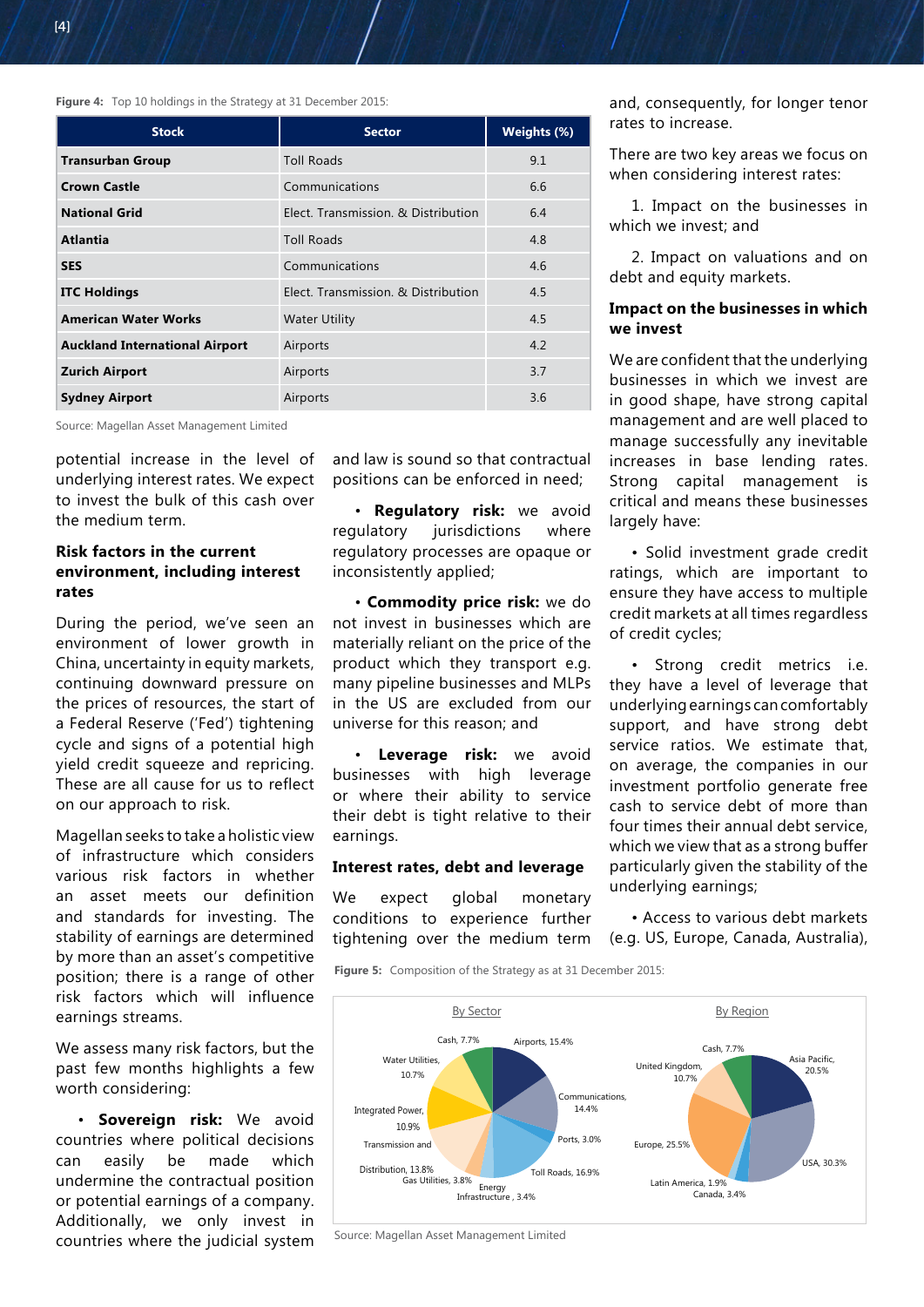**Figure 6:** Westar Energy Inc Average cost of debt:



Source: Magellan Asset Management Limited

meaning they are not reliant on any single market;

• Improved their credit ratings over time as their earnings and credit metrics have improved;

• Available liquidity and credit facilities to expansion or liquidity requirements;

• Lengthened and de-risked their debt maturity profiles so that the average repayment term dates are typically 8 to 10 years out, and repayments of debt in any single year is not excessive relative to the total debt burden;

• Managed interest rate exposure by undertaking material interest rate hedging or issuing fixed rate bonds to ensure earnings remain stable over the longer term;

• Reduced the cost of their borrowings throughout 2010 to 2015 by taking advantage of cheaper credit (lower base rates and margins), but also have further opportunity to reduce debt costs over the medium term by replacing more expensive "old" debt which is becoming due for repayment over the next few years.

It is important to note this last point. While interest rates are very likely to increase in the US in the next few years, the average cost of debt of the US stocks in our Strategy is

likely to continue to fall as maturing debt is replaced with cheaper debt. As an illustration, Figure 6 (above) shows consensus forecasts for the average cost of debt for Kansas based power utility Westar Energy Inc showing the average cost of debt declining until 2018.

So overall, we remain confident that these businesses are well placed to continue to meet our investment expectations over the medium term and through a period of rising rates.

Impact on valuations and on equity markets

An increase in interest rates can be expected to lead to a higher cost of debt and an increase in long term discount rates. Our forecasts and valuations take these factors into account in our investment analysis. However, the history of financial markets leads us to expect increasing uncertainty as a consequence of a rising rate environment.

Stocks which are regarded as "defensive", including infrastructure and utilities, are often subject to negative sentiment during periods of interest rate increases as investors switch to higher growth sectors. However, it is our experience that, provided the businesses have solid fundamentals, their stock prices can be expected to revert to trend reflecting their underlying earnings profiles.

Notwithstanding equity market volatility we expect that underlying earnings of infrastructure and utilities companies in Magellan's defined investable universe should continue to be robust and reflect solid growth.

Ultimately the value of the<br>companies in our investment companies in our investment portfolio reflects the future cash flows they are expected to generate and the risks associated with those cash flows. Magellan believes that, at the current time, investment markets are not pricing assets at the prevailing interest rate levels but rather, are pricing in a higher, more "normal" level of interest rates in assessing the risks associated with future cash flows. This means that if interest rates increase over the medium term we can expect the impact on asset prices to be somewhat muted because investors have already allowed for some level of increase.

#### Outlook and Strategy

\_\_\_\_\_\_\_\_\_\_\_\_\_\_\_\_\_\_\_\_\_\_\_\_\_\_\_\_\_\_\_\_\_\_\_\_\_\_\_\_\_\_

The Strategy seeks to provide investors with attractive riskadjusted returns from the infrastructure asset class. It does this by investing in a portfolio of listed infrastructure companies that meet Magellan's strict definition of infrastructure at discounts to their assessed intrinsic values. We expect that the Strategy should provide investors with real returns of approximately 5% to 6% over the longer term.

We believe that infrastructure assets, with requisite earnings reliability and a linkage of earnings to inflation, offer attractive, longterm investment propositions. Furthermore, given the predictable nature of earnings and the structural linkage of those earnings to inflation, the investment returns generated by infrastructure assets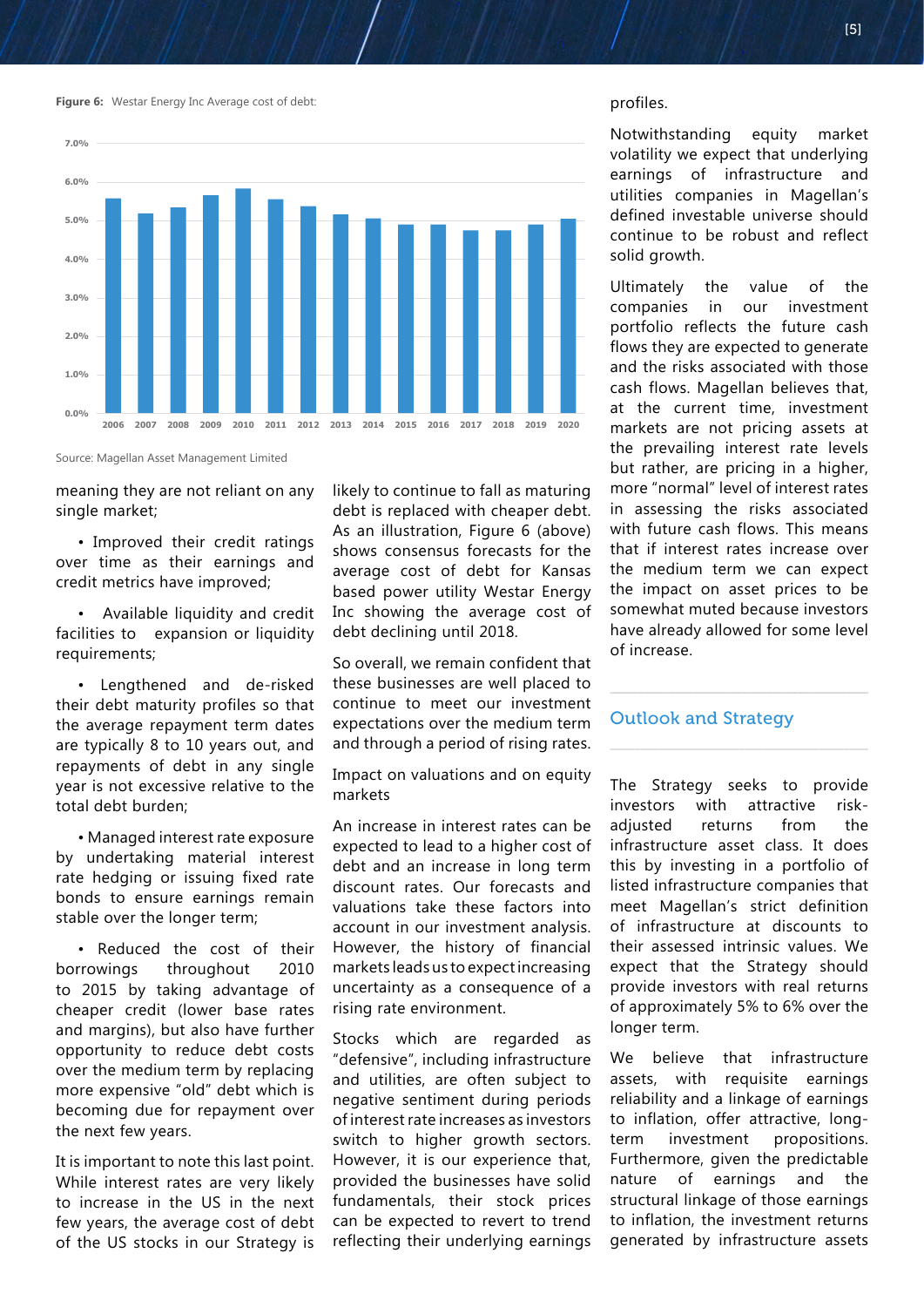are different from standard asset classes and offer investors valuable diversification when included in an investment portfolio. In the current uncertain economic and investment climate, the reliable financial performance of infrastructure investments makes them particularly attractive and an investment in listed infrastructure can be expected to reward patient investors with a three to five year timeframe.

Yours sincerely

Gemld

**Gerald Stack**

**Head of Investments and Portfolio Manager**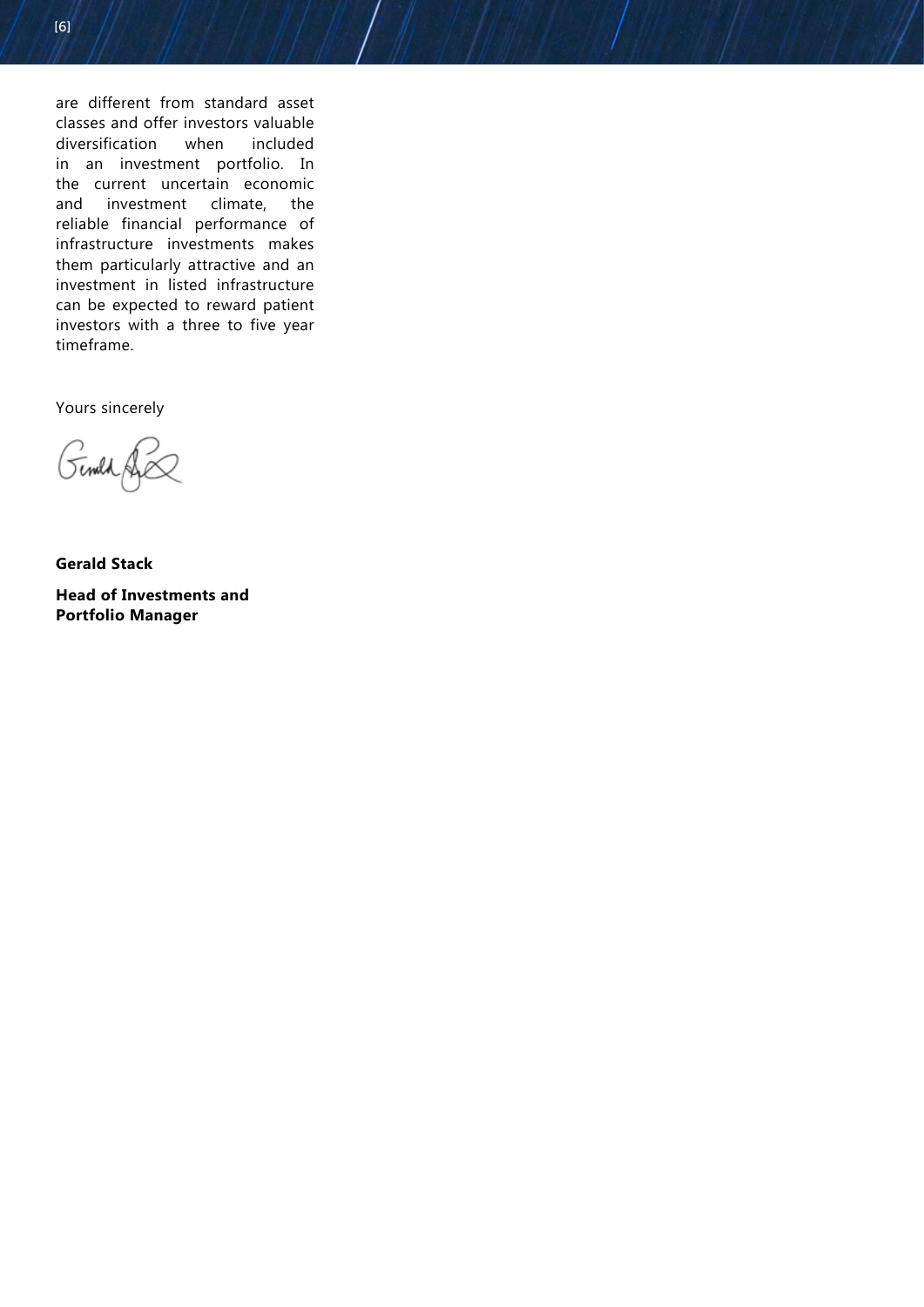This material is being furnished to you to provide summary information regarding Magellan Asset Management Limited ('Magellan') and an investment fund or investment strategy managed by Magellan ('Strategy'). No distribution of this material will be made in any jurisdiction where such distribution is not authorised or is unlawful. This material is not intended to constitute advertising or advice of any kind and you should not construe the contents of this material as legal, tax, investment or other advice.

The investment program of the Strategy presented herein is speculative and may involve a high degree of risk. The Strategy is not intended as a complete investment program and is suitable only for sophisticated investors who can bear the risk of loss. The Strategy may lack diversification, which can increase the risk of loss to investors. The Strategy's performance may be volatile. The past performance of the Strategy is not necessarily indicative of future results and no person guarantees the performance of the Strategy or the amount or timing of any return from it. There can be no assurance that the Strategy will achieve any targeted returns, that asset allocations will be met or that the Strategy will be able to implement its investment Strategy or achieve its investment objective. The management fees, incentive fees and allocation and other expenses of the Strategy will reduce trading profits, if any, or increase losses. The Strategy will have limited liquidity, no secondary market for interests in the Strategy is expected to develop and there are restrictions on an investor's ability to withdraw and transfer interests in the Strategy. In making an investment decision, you must rely on your own examination of any offering documents relating to the Strategy.

No representation or warranty, express or implied, is made with respect to the correctness, accuracy, reasonableness or completeness of any of the information contained in this material. This information is subject to change at any time and no person has any responsibility to update any of the information provided in this material. Magellan will not be responsible or liable for any losses, whether direct, indirect or consequential, including loss of profits, damages, costs, claims or expenses, relating to or arising from your use or reliance upon any part of the information contained in this material including trading losses, loss of opportunity or incidental or punitive damages

This material is strictly confidential and is being provided to you solely for your information and must not be copied, reproduced, published, distributed, disclosed or passed to any other person at any time without the prior written consent of Magellan. Any trademarks, logos, and service marks contained herein may be the registered and unregistered trademarks of their respective owners. Nothing contained herein should be construed as granting by implication, or otherwise, any licence or right to use any trademark displayed without the written permission of the owner.

Performance is compared to the Global Infrastructure Benchmark which comprises of the following: from inception to 31 December 2014 the benchmark is UBS Developed Infrastructure & Utilities Index NTR Index (Hedged to AUD) and from 1 January 2015 onwards, the benchmark is the S&P Global Infrastructure NTR Index (Hedged to AUD). Both indices are market capitalisation weighted indices that are designed to measure the performance of listed Infrastructure and Utility stocks. Index results assume the reinvestment of all distributions of capital gain and net investment income using a tax rate applicable to non-resident institutional investors who do not benefit from double taxation treaties. Both indices are hedged to Australian dollars.

#### GIPS® DISCLOSURE

Magellan claims compliance with the Global Investment Performance Standards (GIPS®). For the purpose of complying with GIPS, the Firm is defined as all discretionary portfolios managed by Magellan. The Magellan Select Infrastructure composite is a concentrated global Strategy investing in strictly defined or "pure" infrastructure companies (typically 20-40). To achieve investment objectives, the composite may also use derivative financial instruments including, but not limited to, options, swaps, futures and forwards. Derivatives are subject to the risk of changes in the market price of the underlying securities instruments, and the risk of the loss due to changes in interest rates. The use of certain derivatives may have a leveraging effect, which may increase the volatility of the composite and may reduce its returns. A list of composites and descriptions, as well as policies for valuing investments, calculating performance, and preparing compliant presentations are available upon request by emailing data@ magellangroup.com.au

^ The representative portfolio is an account in the Composite that closely reflects the portfolio management style of the Strategy. Performance is not a consideration in the selection of the representative portfolio. The characteristics of the representative portfolio may differ from those of the composite and of the other accounts in the composite. Information regarding the representative portfolio and the other accounts in the composite is available upon request. Industry and Geographical Exposures are calculated on a look through basis based on underlying revenue exposure of individual companies held within the portfolio.